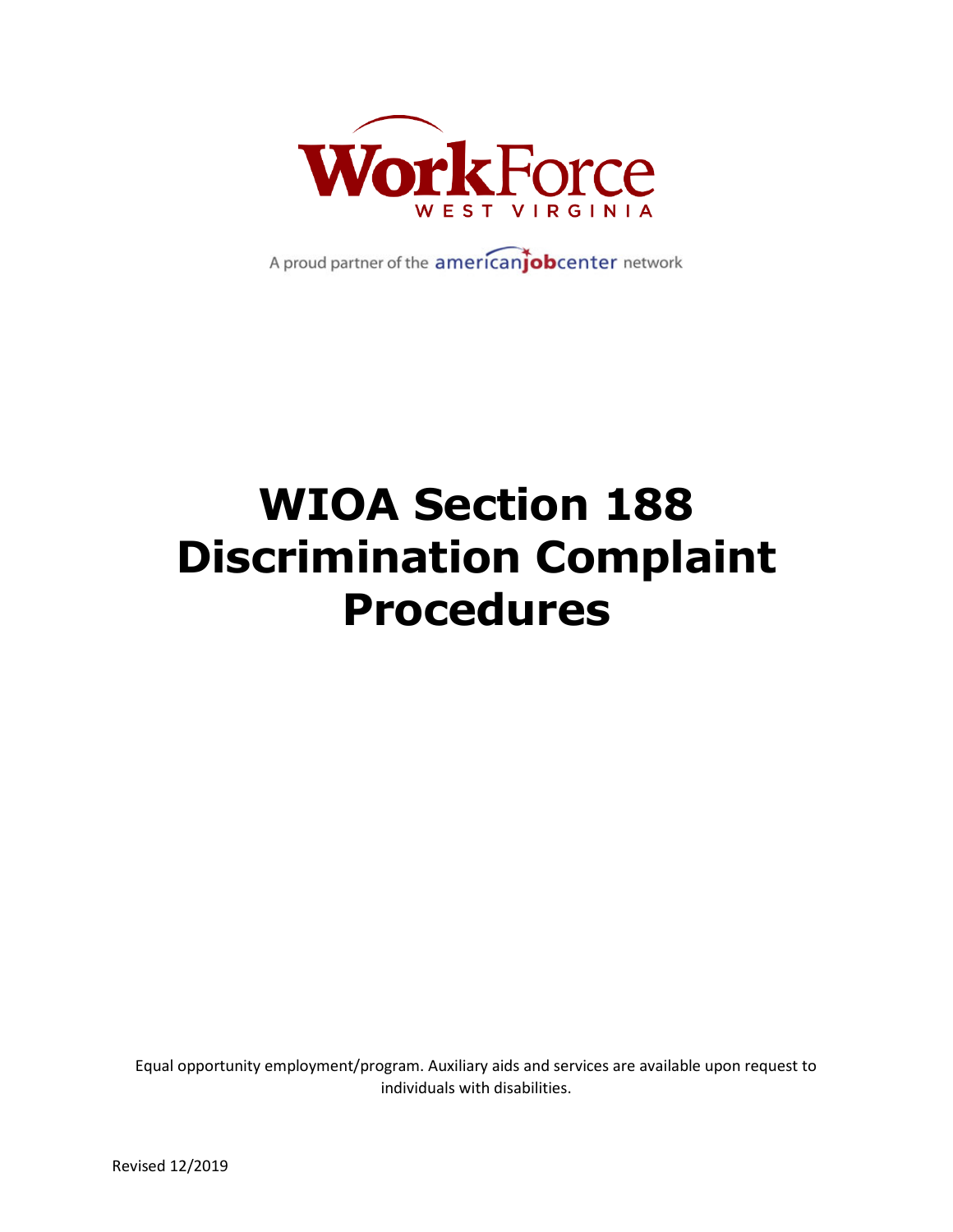#### **PURPOSE:**

WorkForce WV provides this issuance as guidance on the WIOA Section 188 Discrimination Complaint Procedures.

#### **REFERENCES:**

These policies and procedures govern discrimination complaint investigations arising under Section 188 of the Workforce Innovation and Opportunity Act (WIOA) at 29 U.S.C. § 3248, as implemented by 29 C.F.R. §§ 38.69-38.79. The policies and procedures are issued in compliance with:

- WIOA Section 188, which prohibits discrimination against all individuals in the United States on the basis of race, color, religion, sex (including pregnancy, childbirth, and related medical conditions, transgender status, and gender identity), national origin (including limited English proficiency), age, disability, or political affiliation or belief, or against beneficiaries on the basis of either citizenship status or participation in any WIOA Title I-financially assisted program or activity;
- Title VI of the Civil Rights Act of 1964, 42 U.S.C. § 2000d et seq., as amended, which prohibits discrimination on the bases of race, color and national origin;
- Section 504 of the Rehabilitation Act of 1973, 29 U.S.C. § 794 et seq., as amended, which prohibits discrimination against qualified individuals with disabilities;
- The Age Discrimination Act of 1975, 42 U.S.C. § 6101 et seq., as amended, which prohibits discrimination on the basis of age; and
- Title IX of the Education Amendments of 1972, 29 U.S.C. § 1681 et seq., as amended, which prohibits discrimination on the basis of sex in educational programs.

#### **DEFINITIONS:**

**Beneficiary** – Individual or individuals intended by Congress to receive aid, benefits, services, or training from a recipient of Federal financial assistance under a program or activity established by Federal statute.

**CRC** – U.S. Department of Labor/Office of Assistant Secretary for Administration and Management/*Civil Rights Center*.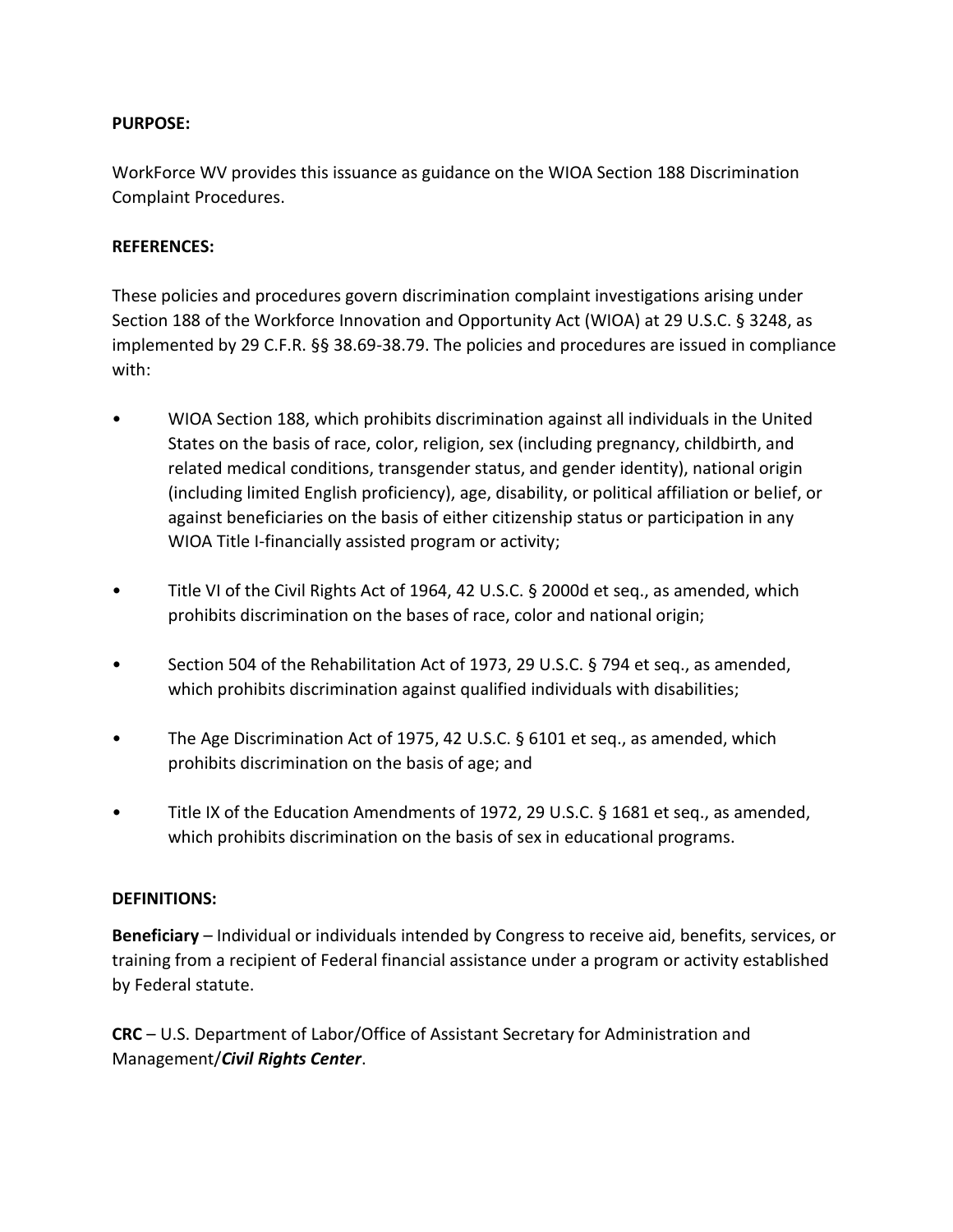**Complainant** – Individual filing discrimination complaint based on race, color, religion, sex, national origin, age, disability, political affiliation or belief, and for beneficiaries only, on the basis of either citizenship as a lawfully admitted immigrant authorized to work in the United States, or participation in a WIOA Title I financially assistance program or activity.

**Federal Financial Assistance** – Refers to more than just monetary forms, it can include nonmonetary forms of assistance, such as the provision of personnel at the grantmaking/recipient agency's expense, or the grant or donation of property, among other things.

**Mediation** – A process of alternative dispute resolution whereby the negotiation of issues is facilitated by a neutral party. It is a voluntary and confidential process and can result in a binding agreement.

**Recipient** – Any entity that receives financial assistance under WIOA Title I, either directly from the US Department of Labor or through the Governor or another recipient. American Job Center Partners are considered recipients to the extent that they participate in the one-stop delivery system.

**Respondent** – A grant applicant or recipient against whom a complaint has been filed under the nondiscrimination and equal opportunity provisions of WIOA.

## **BACKGROUND:**

This policy issuance is intended to ensure that WorkForce West Virginia, the Workforce Development Boards (WDBs), and other grant recipients/program providers implement complaint policies and procedures in compliance with guidelines provided by the Director, Civil Rights Center, U.S. Department of Labor (CRC), regarding the nondiscrimination/equal opportunity provisions of Title I of the Workforce Innovation and Opportunity Act (WIOA).

Section 188 of the WIOA, and the implementing regulations at 29 CFR Part 38, prohibits discrimination because of race, color, religion, sex (including pregnancy, childbirth, or related medical conditions, gender identity, and transgender status), national origin (including limited English proficiency), age, disability or political affiliation or belief, citizenship status, or participation in any WIOA Title I financially-assisted program or activity.

Each Workforce Development Area has designated a Local Equal Opportunity Officer who is responsible for adopting and publishing discrimination complaint policies and procedures (already established by the state-level Equal Opportunity Officer) and ensuring compliance with those procedures. A recipient/program provider must provide initial and continued notice that it does not discriminate on any prohibited ground. A copy of the "Equal Opportunity is the Law"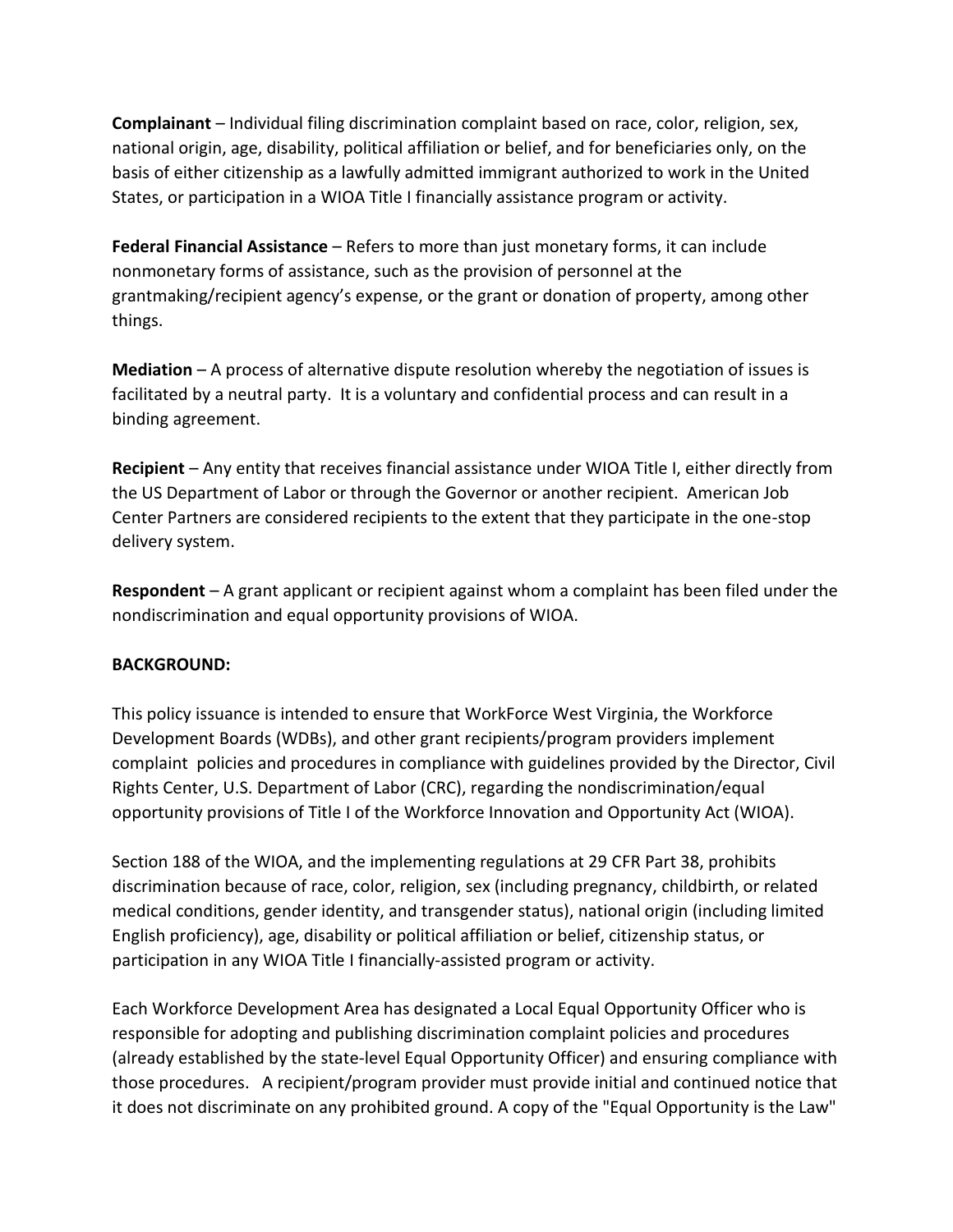notice is provided to each participant and made a part of each participant's file per the regulations. If a complaint is filed, a copy of this Equal Opportunity (EO) Discrimination Complaint Processing Policy and Procedures is to be provided to the complainant, along with a copy of the "Equal Opportunity is the Law" notice.

The Discrimination Complaint Package may be made available in alternative formats on request of a person who is blind or has low vision by WorkForce WV. Moreover, all complaint notices, procedures, and forms must contain a "Babel" notice pursuant to 29 C.F.R. § 38.9(g)(3), which provides:

## *Recipients must include a "Babel notice," indicating in appropriate languages that language assistance is available, in all communications of vital information, such as hard copy letters or decisions or those communications posted on websites.*

**BABEL NOTICE (29 C.F.R. § 38.9(g)(3)):** This document contains vital information. If English is not your preferred language, please let any WorkForce WV employee know of your needs or contact your local or state WIOA EO Officers:

#### **EO Officer Information:**

**Region 1** Barbara Dawes 200 New River Town Center Beckley, WV 25801 (304) 253-3611

**Region 4**

Miranda Lough 709 Market Street Parkersburg, WV 26101 (304) 424-7271

**Region 7** Stacy Swick 151 Robert C. Byrd Industrial Park Rd. Moorefield, WV 26836 (304) 530-5258

**Region 2** Melissa Bias 2699 Park Avenue, Suite 240 Huntington, WV 25704 (304) 429-5900

**Region 5** Erinn Kittle 1245 Warwood Avenue Wheeling, WV 26003 (304) 231-1170

**Region 3** Amy Farley 405 Capitol Street, Suite 506 Charleston, WV 25301 (304) 344-5760

**Region 6**

Amy Hall 17 Middletown Road White Hall, WV 26554 (304) 368-9530

**Nicholas Allen, State WIOA EO Officer WORKFORCE WV (Recipient)** 1900 Kanawha Blvd., E. Building 3, 3rd Floor, Suite 300 Charleston, WV 25305 (304) 558-1600 WV Relay 7-1-1 WorkForceEO@wv.gov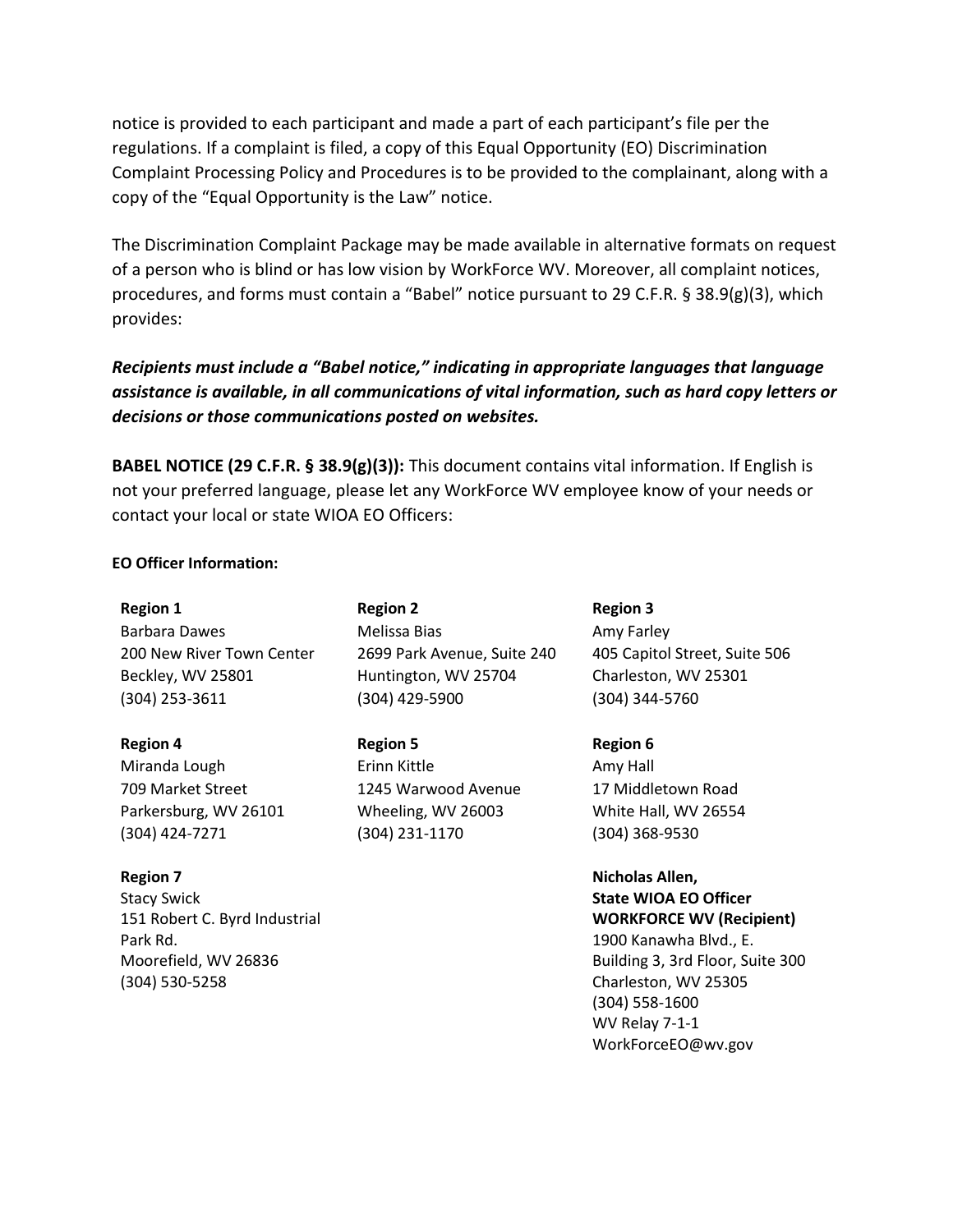#### **POLICY AND PROCEDURE**

#### **Discrimination Complaint and Filing**

All grant recipients/program providers under Title I of WIOA are responsible for complying with the discrimination complaint procedures consistent with 29 CFR Part 38, as outlined in this policy: Any person who believes that he or she, or any specific class of individuals, has been or is being subjected to discrimination on the basis of race, color, religion, sex (including pregnancy, childbirth, or related medical conditions, gender identity, and transgender status), national origin (including limited English proficiency), age, disability, political affiliation or belief, and for beneficiaries only, citizenship or participation in WIOA Title I, has the right to file a complaint within one hundred and eighty (180) calendar days of the alleged discrimination. The filing period may be extended for good cause in some limited circumstances; however, only the Director of CRC may extend the filing time.

#### **Receipt of Complaint**

A complainant must file a complaint within 180 days of the alleged act(s) of discrimination or retaliation. Please note, complaints can be accepted by an employee in a WorkForce West Virginia American Job Center, or the EO Officer of a local Workforce Development Board. The employee or local WDB EO Officer will immediately accept the complaint and forward the complaint to the WorkForce West Virginia EO Officer.

The complainant may file with WorkForce West Virginia or the Department of Labor, Director, Civil Rights Center (Federal). Filing a complaint with WorkForce West Virginia does not affect a complainant's right to file a complaint with the Civil Rights Center if he or she is not satisfied with the resolution provided by WorkForce West Virginia. The WorkForce West Virginia EO Officer is responsible for determining if the complaint is covered by 29 CFR Part 38, and for resolving jurisdictional issues, if any. Complaints may be submitted, in writing, to:

Nicholas Allen, State WIOA EO Officer WORKFORCE WV (Recipient) 1900 Kanawha Blvd., E. Building 3, 3rd Floor, Suite 300 Charleston, WV 25305 (304) 558-1600 WV Relay 7-1-1 [WorkForceEO@wv.gov](mailto:WorkForceEO@wv.gov)

OR Naomi M. Barry-Pérez, Director Civil Rights Center (CRC) U.S. Department of Labor 200 Constitution Avenue, NW, Rm. N-4123 Washington, D.C. 20210 (202) 693-6502 TTY (202) 693-6515 or electronically at [www.dol.gov/CRC](http://www.dol.gov/CRC)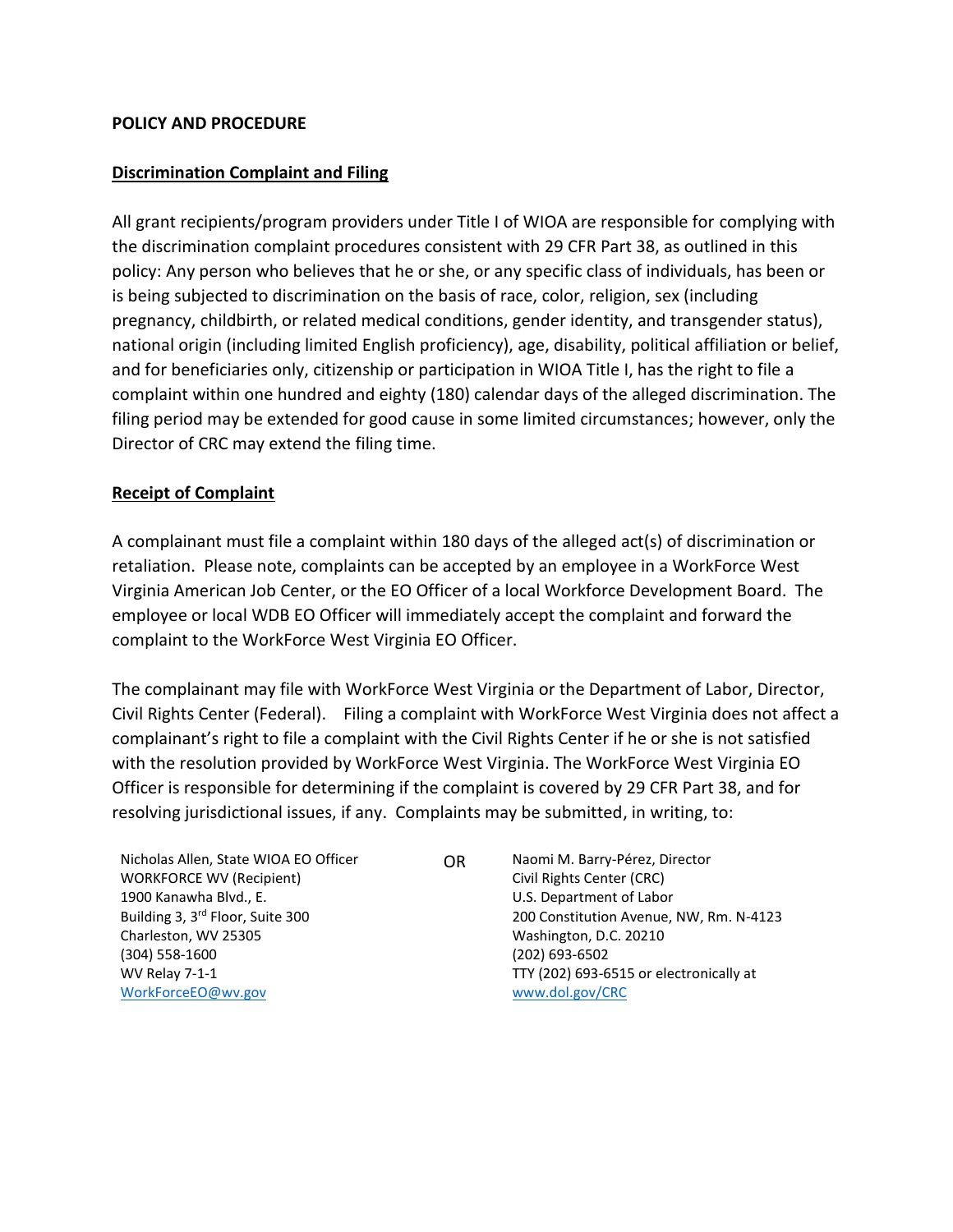## **Forms Used to File Complaint**

**State -** An individual may file a complaint at the state level by completing and submitting the WorkForce West Virginia Discrimination Complaint Form (WFWV CIF), which may be obtained from the WorkForce West Virginia Equal Opportunity Office, or local Workforce Development Boards. Complaint information is also available on the WorkForce West Virginia website at [https://workforcewv.org/about-us/equal-opportunity/complaint-procedures.](https://workforcewv.org/about-us/equal-opportunity/complaint-procedures)

**Federal** – An initial complaint filed directly with CRC must be filed within 180 days of the alleged discrimination. CRC may extend the filing time for good cause. Complainants are encouraged to file by completing CRC's Complaint Information Form (CIF) and Privacy Act Consent Form, which are available at the link below:

• [Complaint Information Form](https://www.dol.gov/sites/dolgov/files/OASAM/legacy/files/DL1-2014a-English.pdf)

If the CIF and Privacy Act Consent Form are not submitted initially, CRC will send them to the complainant to be completed, signed, and returned. CRC will not process a complaint without these forms.

Complaints and Privacy Act Consent Forms may be submitted to CRC in the following ways:

• Sent by postal mail to:

**Director** Civil Rights Center ATTENTION: Office of External Enforcement U.S. Department of Labor 200 Constitution Ave NW Room N-4123 Washington, DC 20210

- Faxed to 202-693-6505, ATTENTION: Office of External Enforcement (limit of 15 pages)
- Emailed t[o CRCExternalComplaints@dol.gov](mailto:CRCExternalComplaints@dol.gov)

## **Required Contents of Complaint. (29 CFR§38.70)**

No verbal communication may be accepted for processing as a discrimination complaint. Any individual attempting to do so must be notified that only written, and signed, complaints may be accepted for processing. Each complaint must be filed in writing, either electronically or in hard copy, and must contain the following information: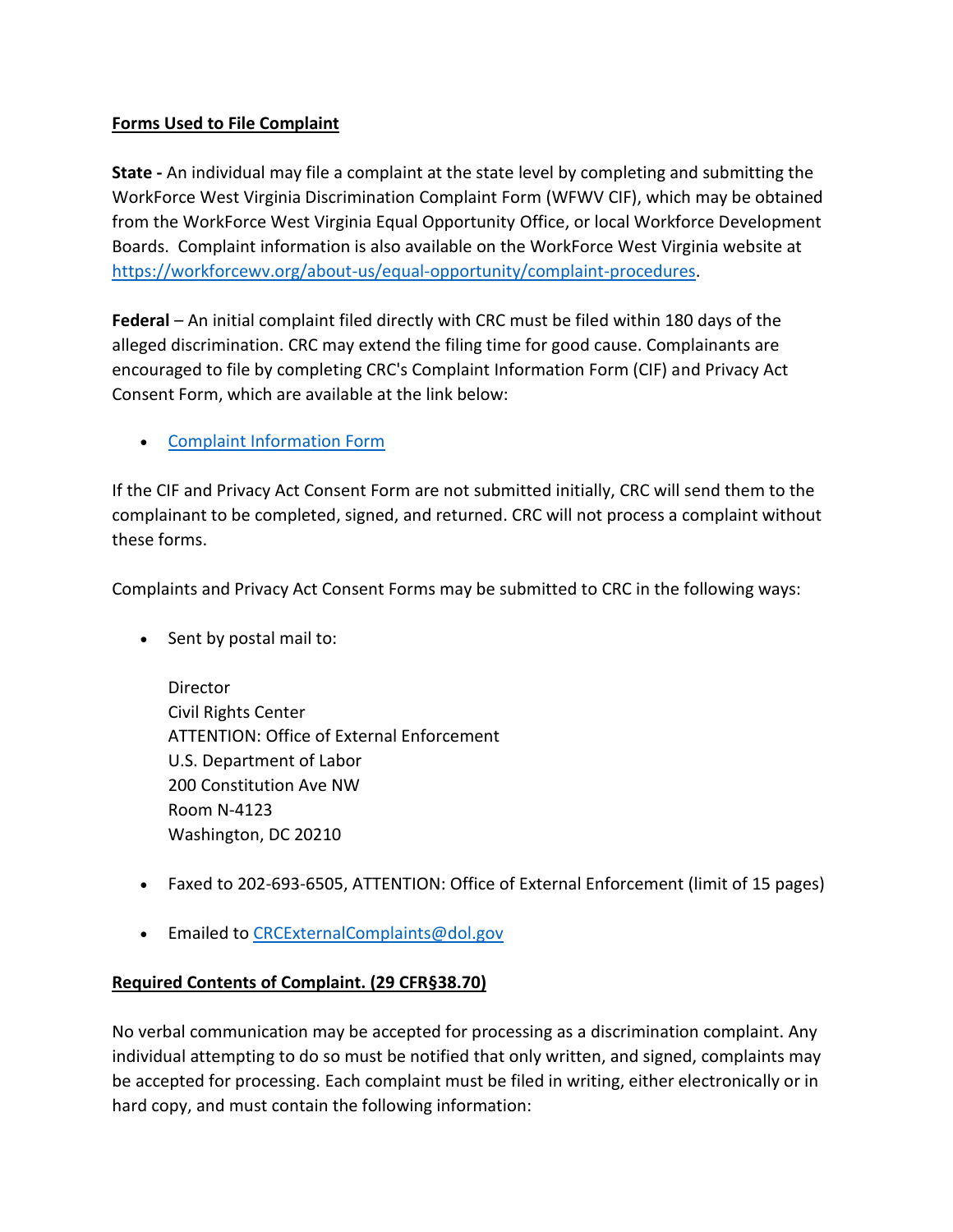- The complainant's name, mailing address, and, if available, email address (or another means of contacting the complainant).
- The identity of the respondent (the individual or entity that the complainant alleges is responsible for the discrimination).
- A description of the complainant's allegations. This description must include enough detail to allow the Director or the recipient, as applicable, to decide whether:
	- $\triangleright$  CRC or the recipient, as applicable, has jurisdiction over the complaint;
	- $\triangleright$  The complaint was filed in time; and
	- $\triangleright$  The complaint has apparent merit; in other words, whether the complainant's allegations, if true, would indicate noncompliance with any of the nondiscrimination and equal opportunity provisions of WIOA or this part.
- The written or electronic signature of the complainant or the written or electronic signature of the complainant's representative.

Due to the signatory and identity requirements, anonymous communications (verbal or written) shall not be considered a discrimination complaint.

## **Right to Representation (CFR 29§38.71)**

Both the complainant and the respondent have the right to be represented by an attorney or other individual of their choice.

## **State-Level Complaint Processing Procedure**

As stated previously, a complainant must file a complaint within 180 days of the act of alleged discrimination to be accepted as timely. Once received, the State-Level EO Officer will date stamp the signed Discrimination Complaint Form to establish the timeliness of the complaint. At this point, the complaint will be assigned a unique identifier for the purpose of tracking the complaint throughout the rest of the process. This designation will follow the sequence of calendar year + Title I Program + sequential number in which the complaint was received. For example, if a complaint arrived from a participant in the WIOA Dislocated Worker program and it was the fifth complaint received in the calendar year of 2019, the designation for this case would be 2019-WIOADW-5.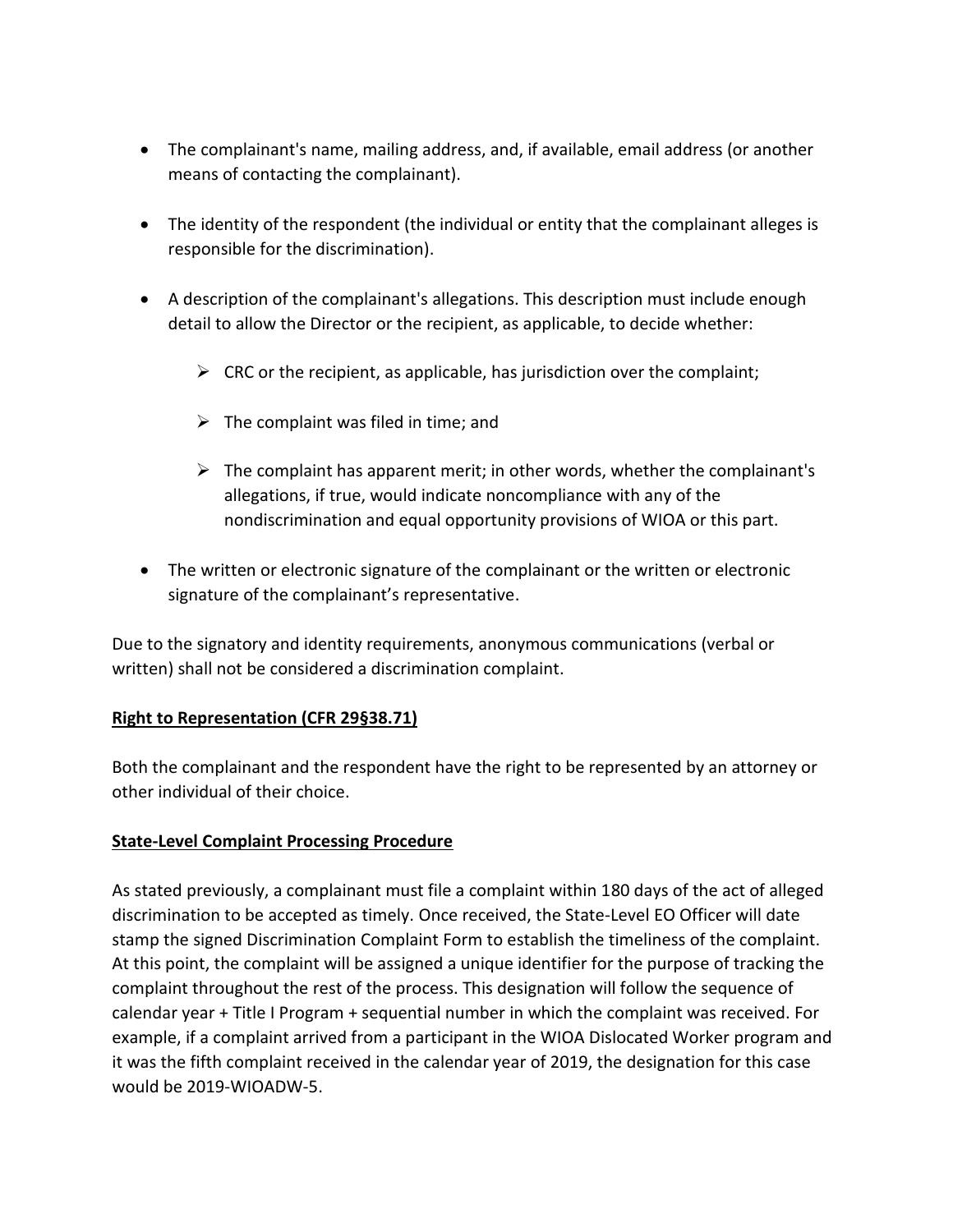Next, jurisdiction must be determined to ensure proper handling of the complaint. The complaint must meet all requirements for content, allege a prohibited basis of discrimination, set forth an adverse action, and identify a respondent that qualifies as a "recipient" under 29 CFR §38.4(zz).

If it is determined that WorkForce WV **DOES NOT** have jurisdiction over a complaint, the complainant will be notified in writing within 5 business days of the determination. This Notice of Lack of Jurisdiction will include a statement of the reasons for such determination and a notice that the complainant has a right to file a complaint with the Civil Rights Center within 30 days of the date on which the complainant receives the notice.

If it is determined that WorkForce WV **DOES** have jurisdiction over the matter, the EO Office will provide written notice to the complainant within 10 working days containing the following:

- 1. Initial, written notice that contains:
	- An acknowledgement that the complaint has been received.
	- Notice that the complainant has the right to be represented in the complaint process.
	- A copy of the "Equal Opportunity Is the Law" Notice.
	- Notice that the complainant has the right to request and receive, at no cost, auxiliary aids and services, language assistance services, and that this notice will be translated into non-English languages as required.
- 2. A written statement of the issue(s) and, for each issue, a statement on whether the issue will be accepted or rejected and the reasons for each determination.
- 3. Notice of the period of fact finding or investigation of the underlying circumstances of the complaint, which may take around 20 working days.
- 4. Information regarding Mediation (the Alternative Dispute Resolution method chosen by WorkForce WV), and the Election Form, will be provided. If the complainant choses to mediate, they must inform the WorkForce WV EO Officer within 5 days of receiving this written notice.
- 5. Notice of Investigatory Use of Personal Information and Consent Forms.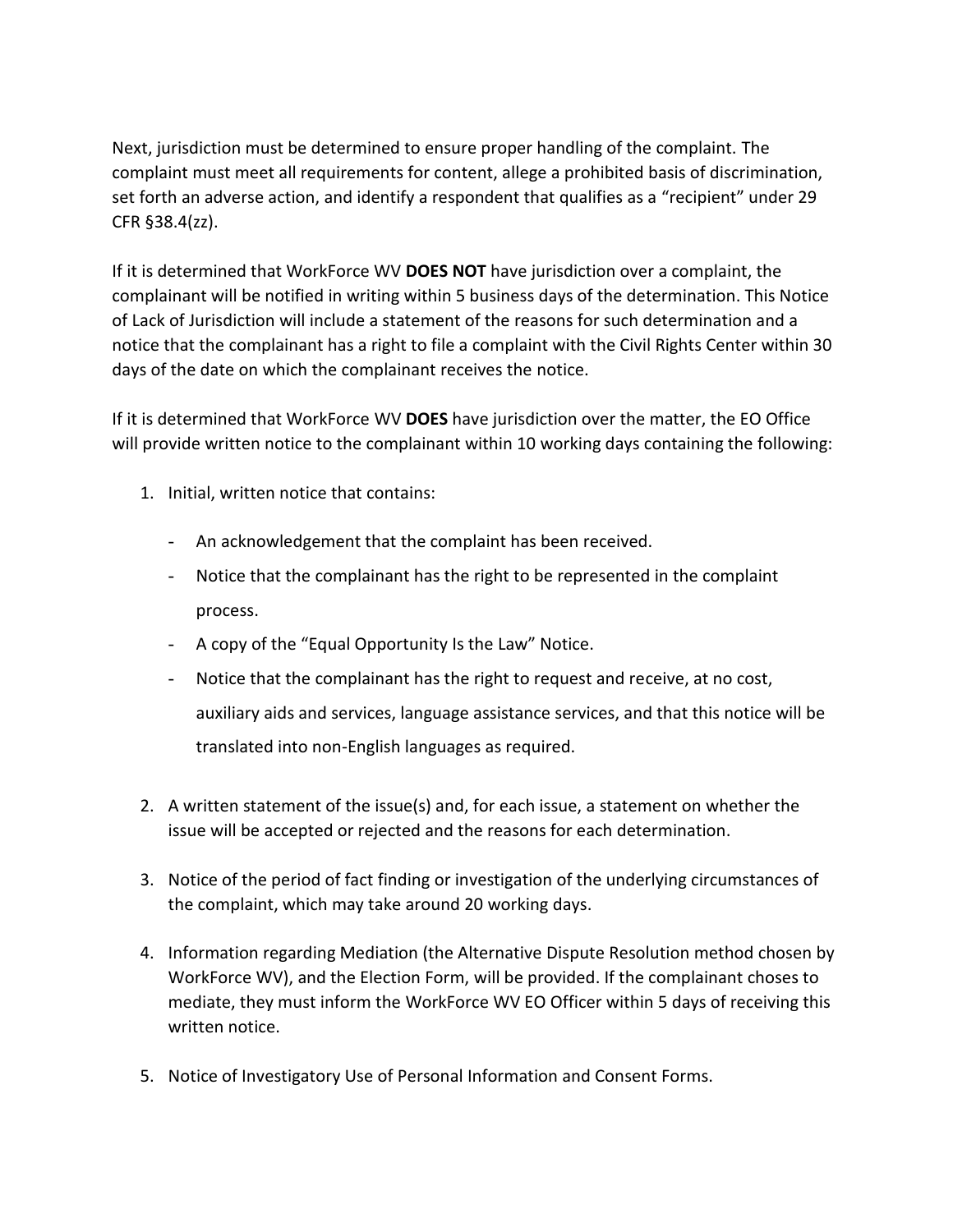6. Information regarding the Notice of Final Action.

Respondent will be notified that a complaint alleging discrimination has been filed and is being processed. A summary of the complaint and a notice that retaliation is against the law will be provided to respondent. The respondent will be also be notified if mediation has been chosen by the complainant as a means of resolution.

### **Mediation Process**

Alternative Dispute Resolution (ADR) may be attempted any time after a written complaint has been filed with the recipient, but before the Notice of Final Action has been issued. The choice whether to use mediation or the customary investigative process rests with the complainant. If the complainant chooses mediation the respondent will be notified. WorkForce West Virginia mediation procedures are as follows:

- If mediation is elected, the WorkForce West Virginia EO Officer will notify the mediator within two (2) business days of receipt of the Mediation Election Form. The session will begin no later than fifteen (15) business days after the mediator is notified.
- Parties will receive notice of time and location where the mediation session will be conducted.
- Two (2) business days will be allowed for the mediation session to achieve a resolution. If the parties do not reach an agreement within the two-day mediation session, a notice will be issued within fifteen (15) calendar days from the end of the two-day mediation session, outlining the facts or circumstances relevant to the attempt to settle the issues. Notice will be given that the complaint has been referred for investigation.
- If mediation is successful, a description of the resolution will be provided. A copy of the settlement agreement will be provided to the complainant and respondent within fifteen (15) days from the conclusion of the mediation session and the agreement will contain the following:
	- Signatures of the mediator, complainant, and respondent.
	- Description of the settlement of the issue(s).
	- Future responsibilities of both parties.
	- Notice of rights, to both complainant and respondent, that if either party to the agreement breaches the agreement, then the non-breaching party may file a